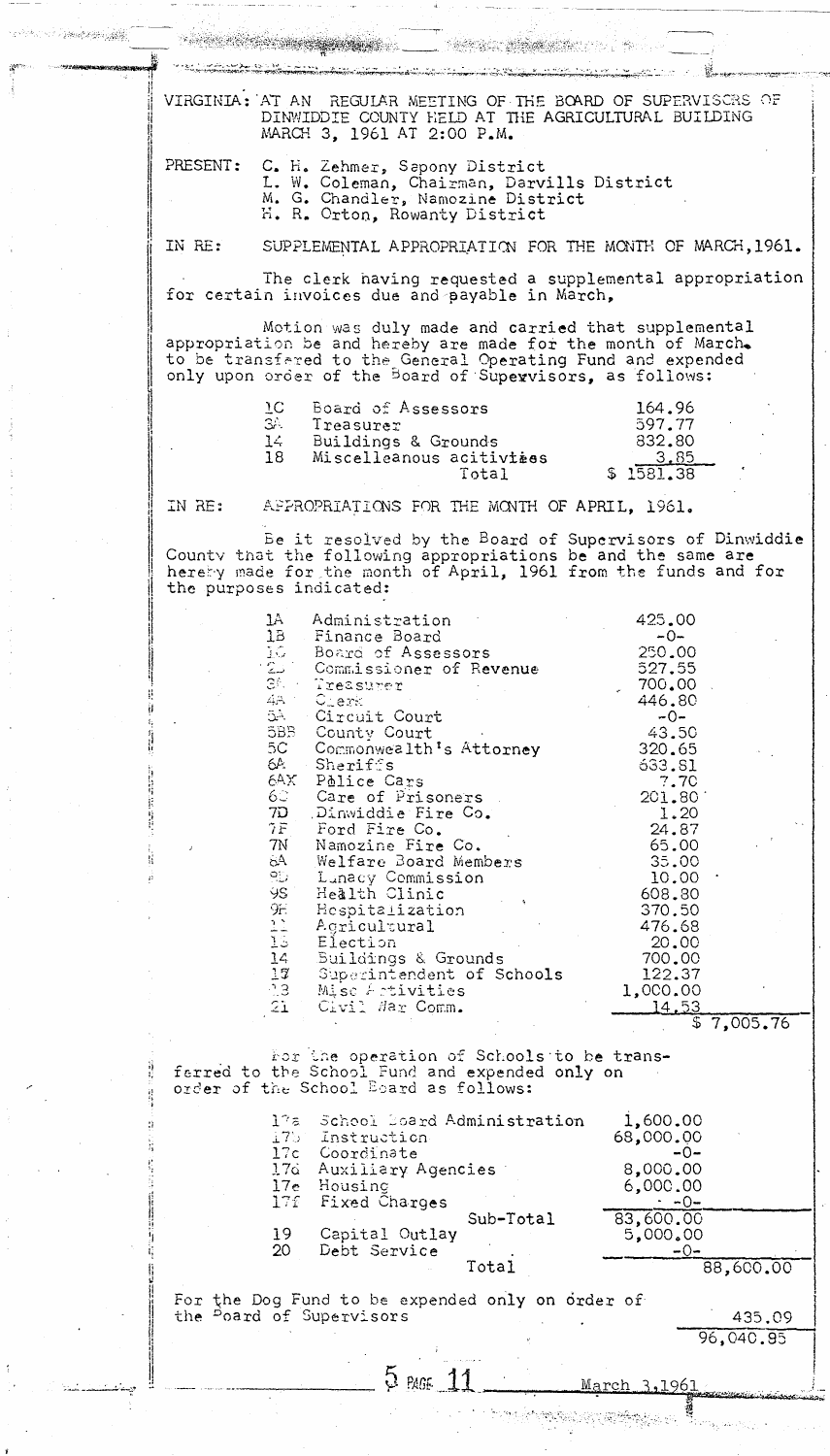March 3, 1961 **Page - 2** 

Victoria

IN RE: READING OF THE MINUTES.

ය*ැල්ඩ ලස්මා*පුව

Minutes of the meeting for the month of February, 1961 were read and approved.

. ~"~~~~~;:~. -." .~ .. -o::~:,~'; .. -

, ..... .." .;.:t--.,....

IN RE:

ALLOWANCE OF CLAIMS AND SALARIES.

On motion duly made and carried, it is ordered by the Board that the salaries and accounts against the General Revenue Fund of the County for the month of March, 1961, amounting to \$9,537.14 be allowed and checks numbering 1336 through 1424, both inclusive, be issued, therefor, payable out of the General Revenue Fund of the County, said claims having been audited and approved by the Board.

IN RE: ALLOWANCE AGAINST THE DOG FUND OF THE COUNTY.

> On motion duly made and carried, it is ordered that the salary of \$208.34 be paid to the Dog Warden and that the claims amounting to \$226.75 be allowed, and checks numbering D-8l through D088, both inclusive, be issued, therefor, payable out of the Dog Fund of said County.

Said claims having been investigated by the Dog Warden and approved for payment by the Board.

IN RE: TREASURER'S REPORT.

> F. E. Jones, Treasurer having submitted a written financial report, same was ordered filed with the papers of the Board fof the month of March.

IN RE: STREET LIGHTS AND STREET EXTENSIONS IN WEST PETERSBURG.

> fA delegation from West Petersburg having appeared before the Board and requesied a survey to be made of needed street lights and the extension of certain streets and avenues.

> Motion was duly made and carried that Mr. M.G. Chandler and Mr. H.R. Orton meet with a representative of Viginia Electric and Power Company to make a survey of the street lights in West Petersburg and make their report at the next board meeting.

> As the delegation did not have the names of the streets and avenues to be extended they were requested to make a list and present same to this Board at the next meeting.

IN RE: VENETIAN BLIND REFAIRS - HEALTH DEPARTMENT BUILDING.

> D~- Ferguson having requested permission to have the venetain blinds : the Health Center repaired,

Motion was duly made and carried that this request be granted. 1961-62 TENTATIVE BUDGET HEALTH DEPARTMENT.

Dr. Ferguson haiing presented the 1961-62 tentative budget<br>for his department.

Motion was duly made and carried that same be filed for consideration with the proposed county informative budget.

IN RE:

IN RE:

COLLECTION OF PERSONAL PROPERTY TAXES BY DAVID A LYON, JR.

Fo E. Jones, Treasurer having reported that approximately \$6.000. in personal property taxes for the years 1956-57-58 were delinquent,

Motion was duly made and carried that these taxes be given to David Ao Lyon, Jr. for collection.



March 3,1961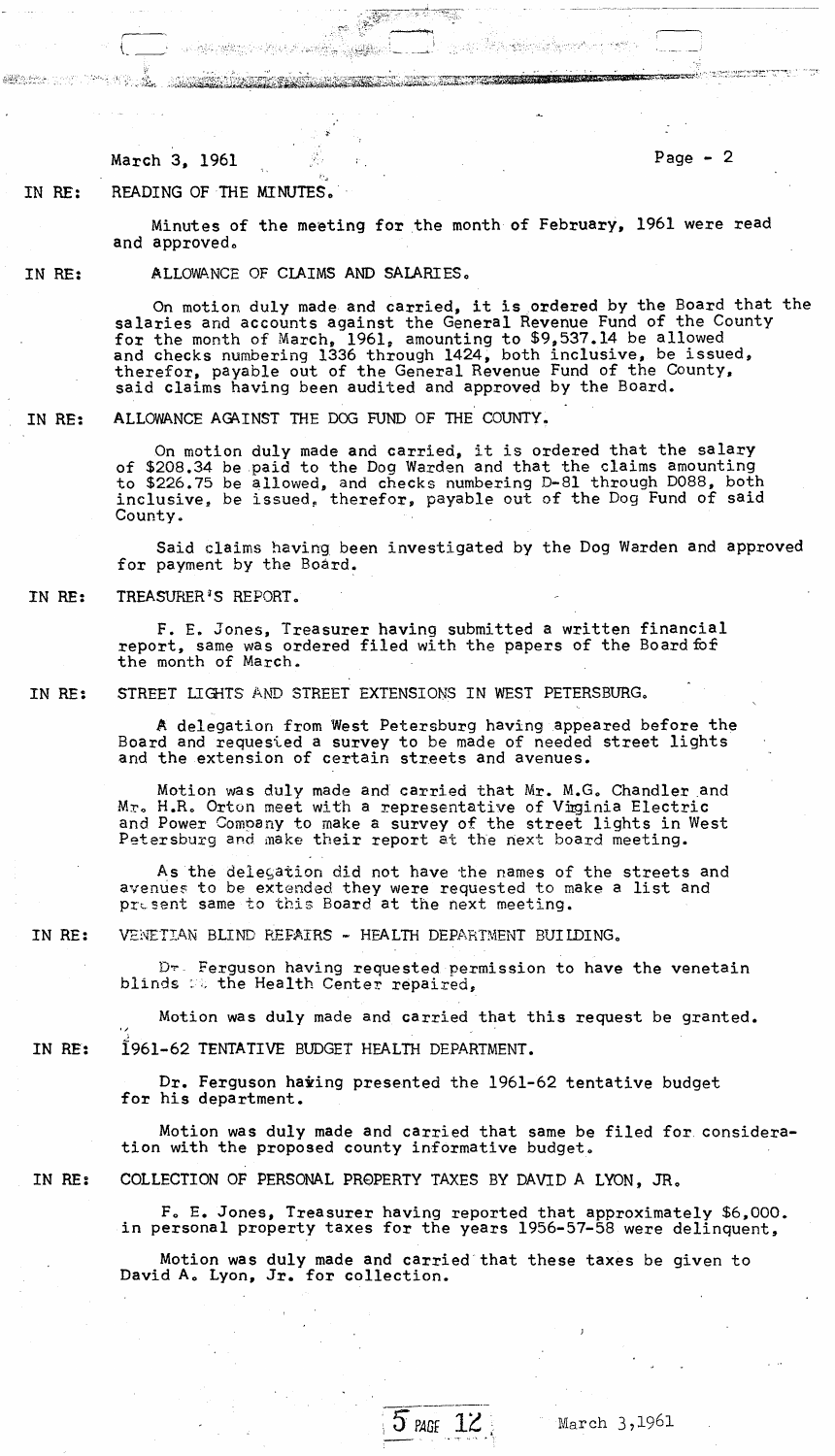| IN NE: | COUNTY LINE PRINCE GEORGE - DINWIDDIE.                                                                                                                                                                                                                                                                                                                                                                                                                                                   |
|--------|------------------------------------------------------------------------------------------------------------------------------------------------------------------------------------------------------------------------------------------------------------------------------------------------------------------------------------------------------------------------------------------------------------------------------------------------------------------------------------------|
|        | It appearing to the Board that some question has arisen<br>as to the boundary line between Prince George and Dinwiddie<br>Counties,                                                                                                                                                                                                                                                                                                                                                      |
|        | Motion was duly made and carried that the Chairman of thes<br>Board contact the Chairman of the Prince George Board of Supervi-<br>sors and suggest that W. G. Chappell be employed to establish the<br>dividing line between Prince George and Dinwiddie Counties using<br>the plat and field notes recorded in the Clerk's Office of Din-<br>widdie County in County Court Book 6, page 702 so said line will<br>be definable. With the two counties sharing equally in the cost there |
| IN RE: | 1961 POLICE CAR BIDS.                                                                                                                                                                                                                                                                                                                                                                                                                                                                    |
|        | A. H. Burton, Sheriff of Dinwiddie County, having presented<br>the following bids for police cars:                                                                                                                                                                                                                                                                                                                                                                                       |
|        | Ted Curry Motors, Inc. for one 4-door<br>and 3-two-door Flymouth automobiles<br>\$8,458.19<br>as per specifications                                                                                                                                                                                                                                                                                                                                                                      |
|        | Petersburg Motor Co. Inc., for one<br>4-door and three two-door Ford<br>8,644,40<br>automobiles as per specifications                                                                                                                                                                                                                                                                                                                                                                    |
|        | Dahney Chevrolet, Inc., for one<br>4-door and three two-door Chevrolet<br>8,575.00<br>Biscayne automobiles as per specifications                                                                                                                                                                                                                                                                                                                                                         |
|        | Dinwiddie Motor Company, for one 4-door<br>and three two-door Ford automobiles<br>8,761.00<br>as per specifications                                                                                                                                                                                                                                                                                                                                                                      |
|        | Motion was duly made and carried that an order be placed.<br>with Ted Curry Notors, Inc., for one 4-door and 3-two-door Plymouth<br>automobiles, as per specifications.                                                                                                                                                                                                                                                                                                                  |
| IN RE: | TENTATIVE BUDGET 1961-62 - FARM AGENTS.                                                                                                                                                                                                                                                                                                                                                                                                                                                  |
|        | Mr. DeWitt Rogers having presented the tentative budget for<br>1961-62, for extension service,                                                                                                                                                                                                                                                                                                                                                                                           |
|        | Motion was duly made and carried that in making up the<br>county's informative budget the amount requested for an assistant<br>agent be deleted.                                                                                                                                                                                                                                                                                                                                         |
| IN RE: | DINWIDDIE COURT ROAD - INGLESIDE SUPDIVISION.                                                                                                                                                                                                                                                                                                                                                                                                                                            |
|        | Mrs. Chester Young and Mrs. Ashton Tucker having appeared<br>before the Board and requested assistance in getting Dinwiddie<br>Court Road located in Ingleside Subdivision repaired. And it<br>appearing that there is some question as to the status of this road                                                                                                                                                                                                                       |
|        | Hotion was duly made and carried that the Resident Engineer<br>and the Clark search their records to determine if possible why<br>this road was not taken into the secondary system in 1953 or 1954<br>and report their indings at the next board meeting.                                                                                                                                                                                                                               |
| IN RE: | DEPARTMENT OF WELFARE 1961- 62 TENTATIVE BUDGET.                                                                                                                                                                                                                                                                                                                                                                                                                                         |
|        | Mrs. Florence C. Perkinson having presented the 1961-62<br>tentative budget for the Department of Welfare,                                                                                                                                                                                                                                                                                                                                                                               |
|        | Motion was duly made and carried that the same be filed for<br>consideration when the county informative budget is presented.                                                                                                                                                                                                                                                                                                                                                            |
|        |                                                                                                                                                                                                                                                                                                                                                                                                                                                                                          |
|        |                                                                                                                                                                                                                                                                                                                                                                                                                                                                                          |
|        |                                                                                                                                                                                                                                                                                                                                                                                                                                                                                          |
|        | $5$ PAGE $13$<br>March 3,1961                                                                                                                                                                                                                                                                                                                                                                                                                                                            |